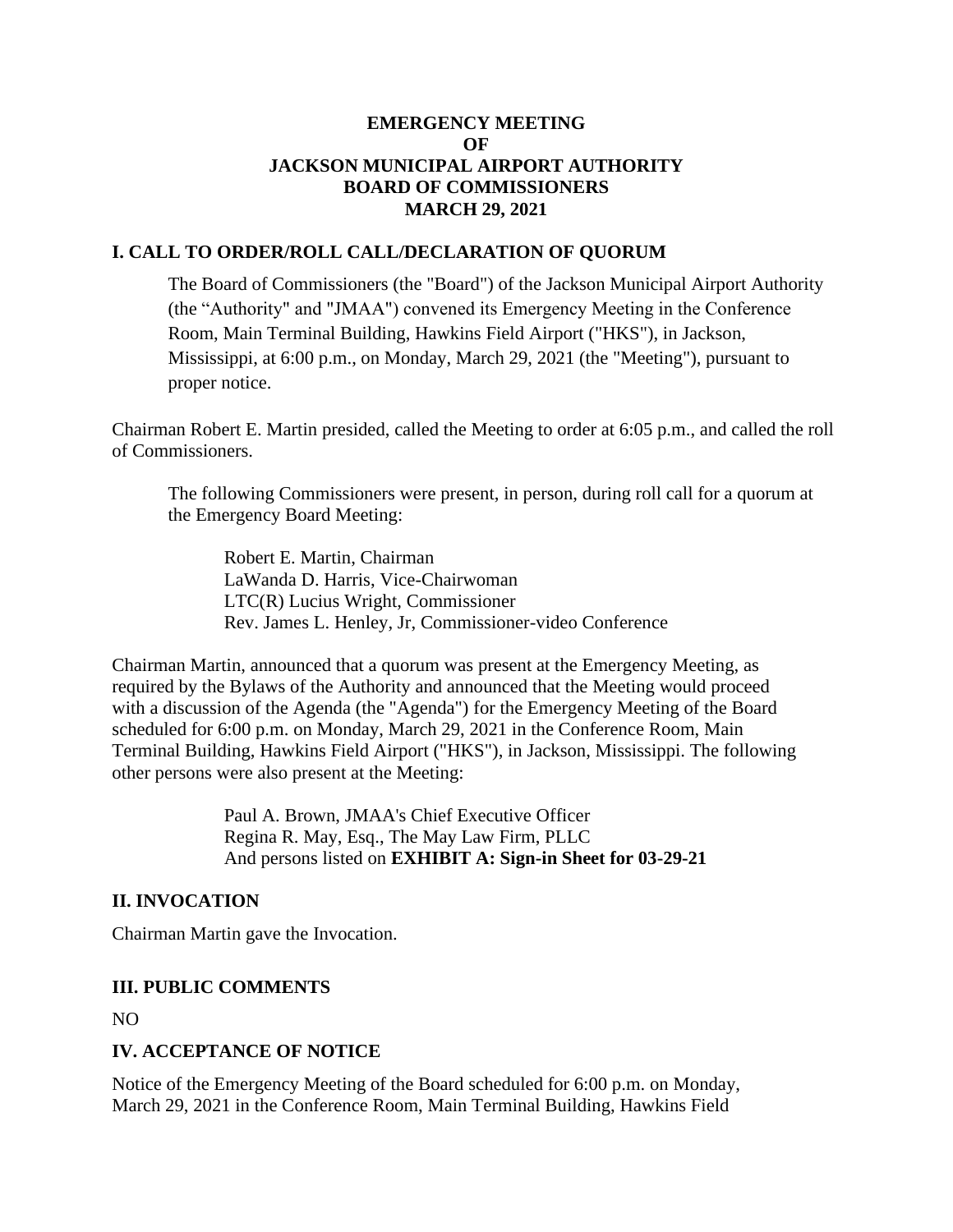Airport ("HKS"), in Jackson, Mississippi.

# **RESOLUTION CY 2021-36**

# **APPROVAL OF THE NOTICE OF THE MARCH 29, 2021 EMERGENCY MEETING**

Upon the motion made by Vice-Chair Harris, seconded by Commissioner LTC(R) Wright and approved by a majority vote 3-1-0, the following. resolution was made and entered.

**RESOLVED,** that the Board hereby approves the Notice of the March 29, 2021 Emergency Meeting and directs affixing a copy of it to the Minutes of the March 29, 2021 Meeting.

Yeas: Harris, Martin, Wright Nays: Henley Abstentions: None

March 29, 2021

### **V. West Concourse Improvements Project, JAN**

A. Emergency Procurement

### **RESOLUTION CY-2021-37**

**RESOLUTION: (I) AUTHORIZING JACKSON MUNICIPAL AIRPORT AUTHORITY'S ("JMAA") STAFF TO RESESCIND THE PRIOR BOARD ACTION, CP-2021-09, WHICH AUTHORIZED STAFF TO AWARD A DESIGN-BUILD CONTRACT FOR THE WEST CONCOURSE IMPROVEMENTS PROJECT AT THE JACKSON-MEDGAR WILEY EVERS INTERNATION AIRPORT (JAN); (II) AUTHORITY TO ENTER INTO A CONTRACT FOR EMERGENCY PROCUREMENT FOR DESIGN AND CONSTRUCTION SERVICES WITH CENTURY/M3A, PLLC; AND (III) APPROVAL OF A NOT-TO-EXCEED TOTAL BUDGET AMOUNT FOR CENTURY/M3A, PLLC'S SERVICES FOR THIS PROJECT OF \$3,094,000.00.**

Upon motion by Vice-Chairwoman Harris, seconded by Commissioner LTC(R) Wright, the following **RESOLUTION** was made and approved by a majority vote 3-1-0.

Chair Martin asked if there is any discussion.

Commissioner Wright asked if there will be an increase of passengers and will we have to move the nursing station which is located post security on the West Concourse.

Commissioner Henley ask if we had received a letter from Kim Jackson, TSA FSDO, on March 22, 2021.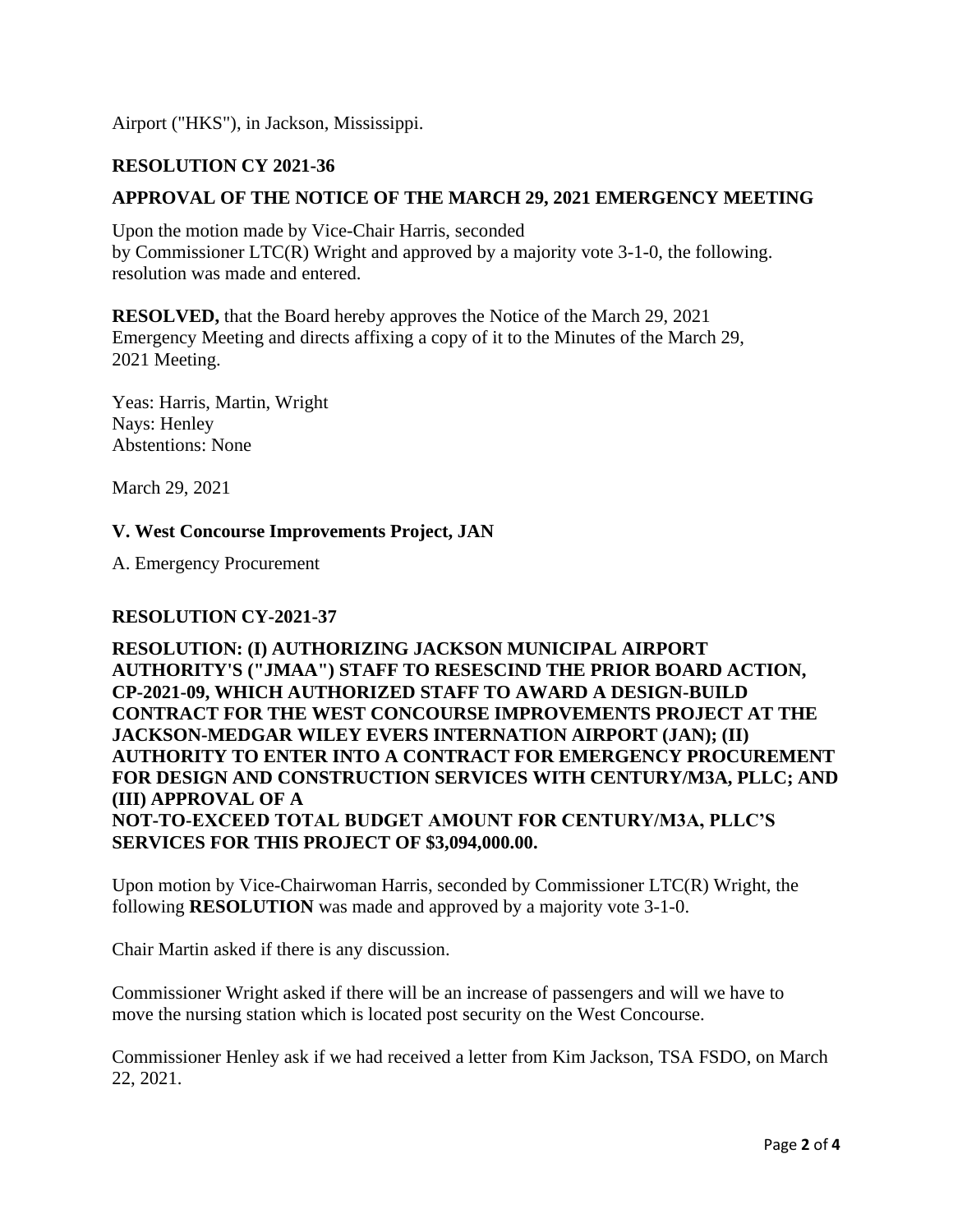Chairman Martin responded to his question and stated yes, doing the previous board meeting.

Commissioner Henley stated that the exact action requested on today is the same that was done at the previous board meeting on March 22, 2021. Commissioner Henley ask if TSA had approved the design?

Commissioner Henley asked are we not requesting the same action from the last meeting.

Chair Martin stated no.

Attorney Carson provided legal advisement on 31-7-13 state procurement law. Based on the procurement law regulations, this is an emergency procurement. The synopsis was fine in the last board meeting. However, the Design-Build does not break it down to show that there is only one contract. This is a joint venture between two companies: Century and M3A.

Henley stated we're asking for a different action as stated in the current memo. We're asking for construction of one architect and construction contract.

Harris stated we're complying with all of the federal and state agencies regulations.

Motion by Vice-Chairwoman Harris to accept the recommendation to rescind the prior Board action, CP 2021-37, which authorized Staff to award a Design-Build Contract for the West Concourse Improvements Project at the Jackson-Medgar Wiley Evers International Airport (JAN); (II) Authority to enter into a contract for Emergency Procurement for Design-and construction Services with Century/M3A, PPLC:; and (iii) approval of a not-to-exceed total budget amount for Century/M3A, PLLC's services for this Project of \$3,094,000.00.

Yeas: Harris, Martin, Wright Nays: Henley Abstentions: None

Commissioner Wright thanked the staff for stellar work in the Essentials Water Distribution with the City of Jackson, JMAA, Walmart and T-mobile.

Commissioner Wright stated it was a tremendous community outreach even at Hawkins Field Airport Terminal. The community had a good time and received community donations.

March 29, 2021

### **VII. ADJOURNMENT**

Thereafter, it was moved by Vice-Chair Harris, seconded by Commissioner LTC(R) Wright, and resolved by majority vote 3-0-1 (yeas: Harris, Martin, Wright, and abstention: Henley) that the Emergency Meeting of the Board ADJOURNED at 7:00 p.m.